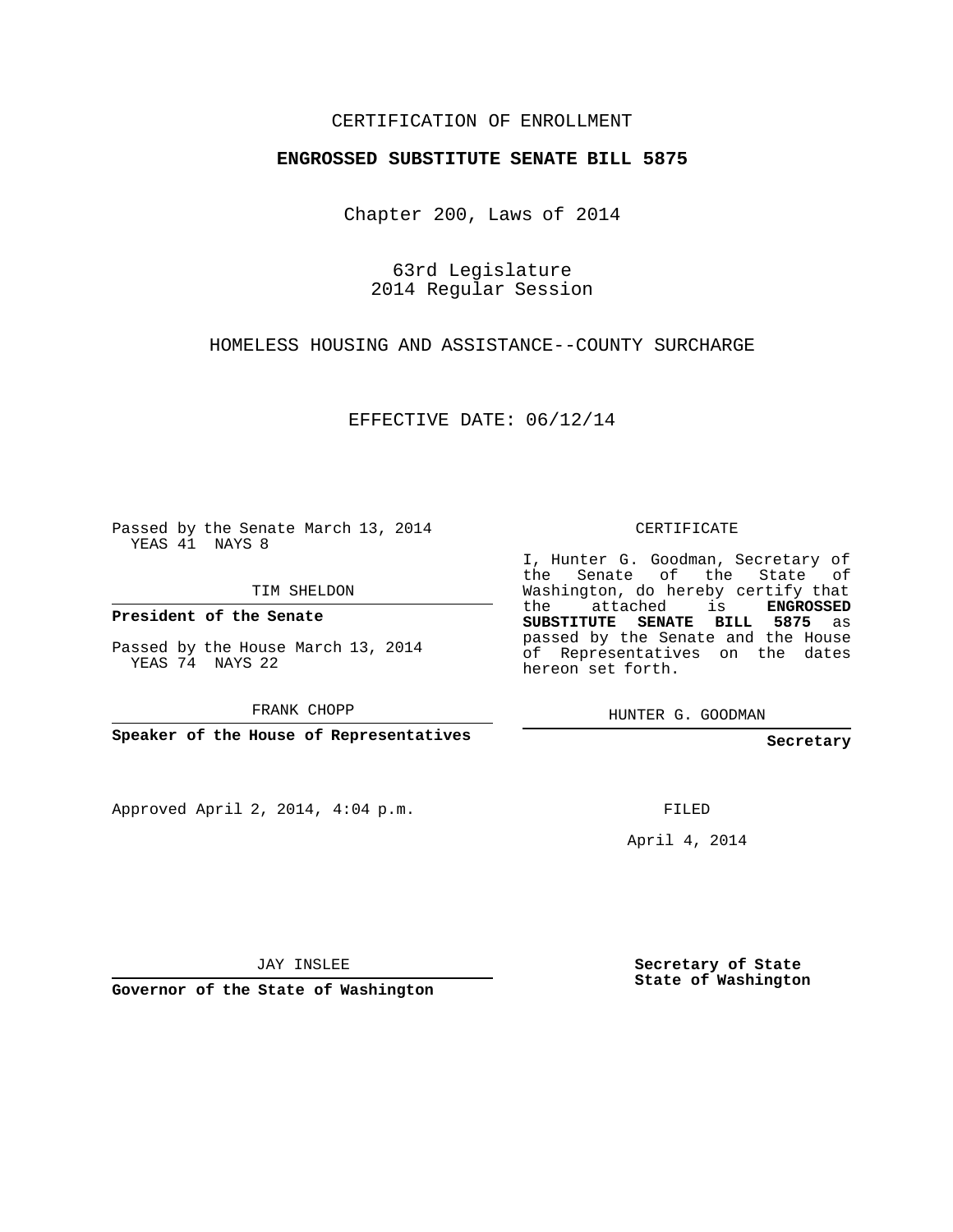## **ENGROSSED SUBSTITUTE SENATE BILL 5875** \_\_\_\_\_\_\_\_\_\_\_\_\_\_\_\_\_\_\_\_\_\_\_\_\_\_\_\_\_\_\_\_\_\_\_\_\_\_\_\_\_\_\_\_\_

\_\_\_\_\_\_\_\_\_\_\_\_\_\_\_\_\_\_\_\_\_\_\_\_\_\_\_\_\_\_\_\_\_\_\_\_\_\_\_\_\_\_\_\_\_

Passed Legislature - 2014 Regular Session

**State of Washington 63rd Legislature 2014 Regular Session By** Senate Ways & Means (originally sponsored by Senator Hill) READ FIRST TIME 03/11/14.

 1 AN ACT Relating to a surcharge for local homeless housing and 2 assistance; amending RCW 36.22.179, 43.185C.060, and 43.185C.240; and 3 providing an expiration date.

4 BE IT ENACTED BY THE LEGISLATURE OF THE STATE OF WASHINGTON:

 5 **Sec. 1.** RCW 36.22.179 and 2012 c 90 s 1 are each amended to read 6 as follows:

 (1) In addition to the surcharge authorized in RCW 36.22.178, and except as provided in subsection (2) of this section, an additional surcharge of ten dollars shall be charged by the county auditor for each document recorded, which will be in addition to any other charge 11 allowed by law. ((From July 1, 2009, through August 31, 2012, and from 12 July 1, 2015, through June 30, 2017, the surcharge shall be thirty 13 dollars.)) From September 1, 2012, through June 30, ((2015)) 2019, the surcharge shall be forty dollars. The funds collected pursuant to this section are to be distributed and used as follows:

 (a) The auditor shall retain two percent for collection of the fee, and of the remainder shall remit sixty percent to the county to be deposited into a fund that must be used by the county and its cities and towns to accomplish the purposes of chapter 484, Laws of 2005, six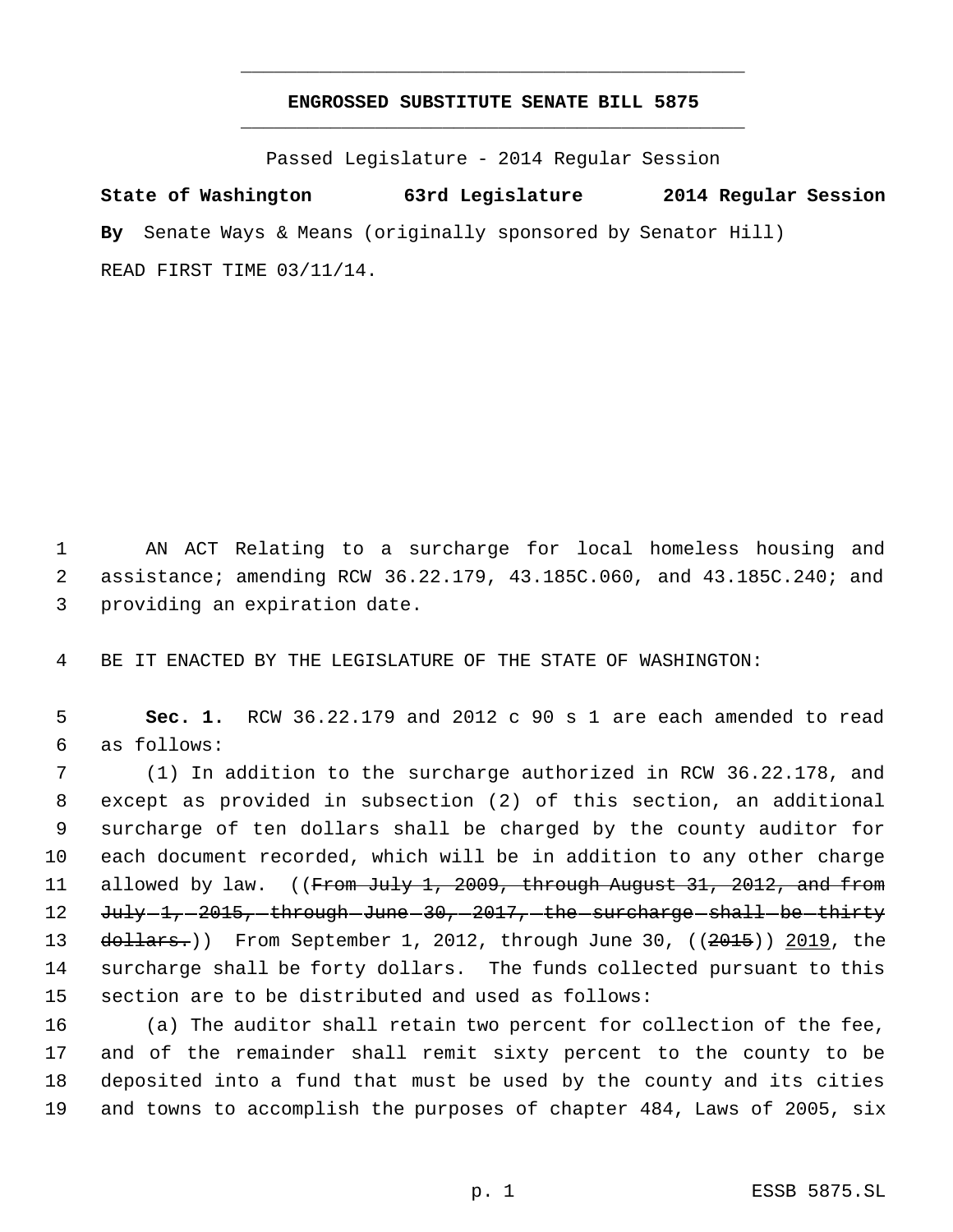percent of which may be used by the county for administrative costs related to its homeless housing plan, and the remainder for programs which directly accomplish the goals of the county's local homeless housing plan, except that for each city in the county which elects as authorized in RCW 43.185C.080 to operate its own local homeless housing program, a percentage of the surcharge assessed under this section equal to the percentage of the city's local portion of the real estate excise tax collected by the county shall be transmitted at least quarterly to the city treasurer, without any deduction for county administrative costs, for use by the city for program costs which directly contribute to the goals of the city's local homeless housing 12 plan; of the funds received by the city, it may use six percent for administrative costs for its homeless housing program.

 (b) The auditor shall remit the remaining funds to the state treasurer for deposit in the home security fund account. The department may use twelve and one-half percent of this amount for administration of the program established in RCW 43.185C.020, including the costs of creating the statewide homeless housing strategic plan, measuring performance, providing technical assistance to local 20 governments, and managing the homeless housing grant program. Of the 21 remaining eighty-seven and one-half percent, at least forty-five 22 percent must be set aside for the use of private rental housing 23 payments, and the remainder is to be used by the department to:

 (i) Provide housing and shelter for homeless people including, but not limited to: Grants to operate, repair, and staff shelters; grants to operate transitional housing; partial payments for rental assistance; consolidated emergency assistance; overnight youth shelters; grants and vouchers designated for victims of human trafficking and their families; and emergency shelter assistance; and

(ii) Fund the homeless housing grant program.

31 (2) ((The surcharge imposed in this section applies to documents required to be recorded or filed under RCW 65.04.030(1) including, but 33 not-limited-to: Full-reconveyance; deeds-of-trust; deeds; liens 34 related to real property; release of liens related to real property; 35 notice of trustee sales; judgments related to real property; and all 36 other-documents-pertaining-to-real-property-as-determined-by-the department. However, the surcharge does not apply to (a) assignments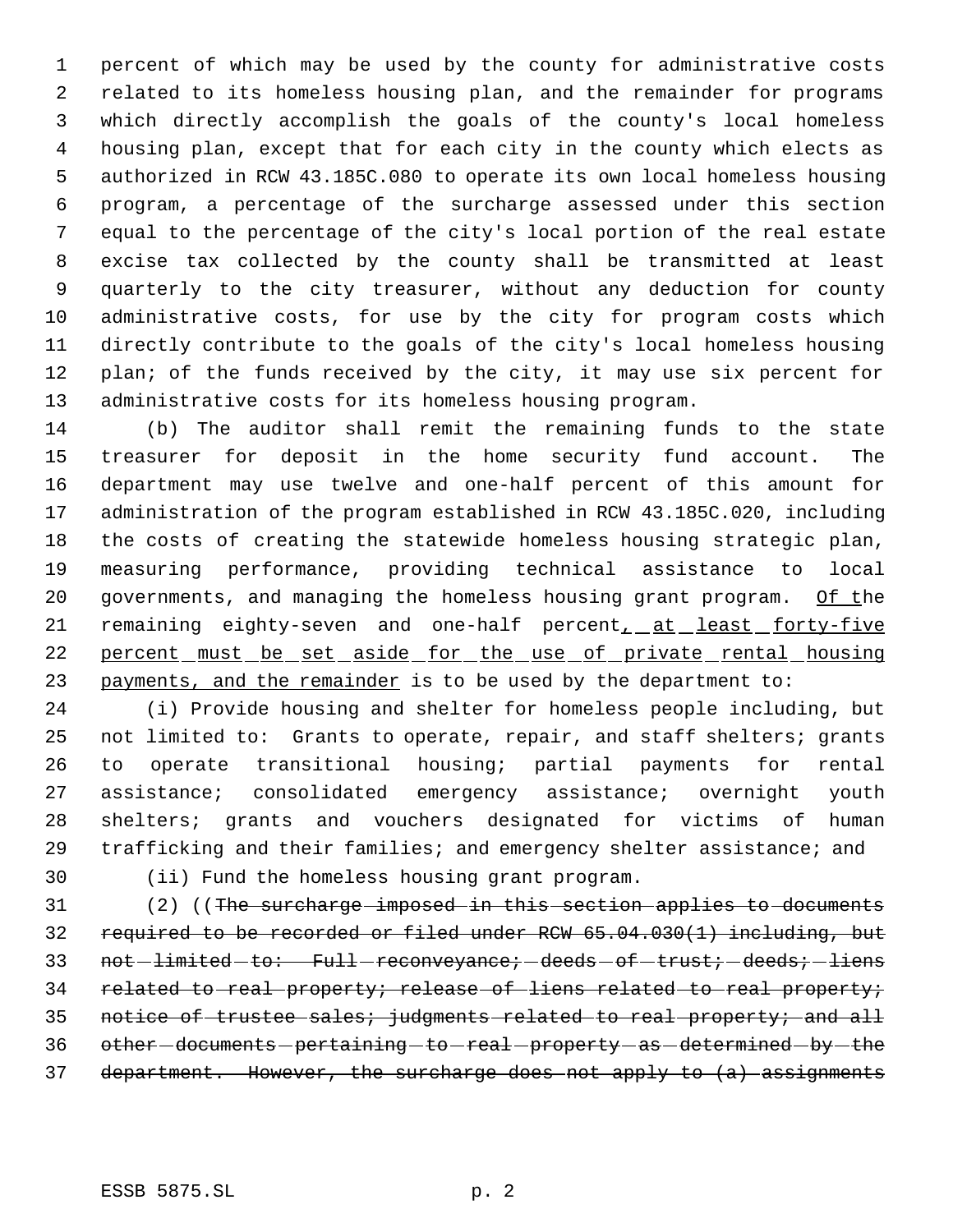$1$  or  $-$  substitutions  $-$  of  $-$  previously  $-$  recorded  $-$  deeds  $-$  of  $-$  trust,  $-$  or  $-$  (b) 2 documents - recording - a - birth, - marriage, -divorce, - or - death - or - any 3 documents otherwise exempted from a recording fee under state law.

 4 (3) By August 31, 2012, the department shall submit to each county 5 auditor - a - list - of - documents - that - are - subject - to - the - surcharge 6 established in subsection (1) of this section.

 7 (4) If section 2, chapter 90, Laws of 2012 is not enacted into law 8 by  $July - 31, -2012, -section - 1, -chapter - 90, -Laws - of -2012 - is - null - and$ 9 void.)) The surcharge imposed in this section does not apply to (a) 10 assignments or substitutions of previously recorded deeds of trust, (b) 11 documents recording a birth, marriage, divorce, or death, (c) any 12 recorded documents otherwise exempted from a recording fee or 13 additional surcharges under state law, (d) marriage licenses issued by 14 the county auditor, or (e) documents recording a state, county, or city 15 lien or satisfaction of lien.

16 **Sec. 2.** RCW 43.185C.060 and 2007 c 427 s 6 are each amended to 17 read as follows:

 The home security fund account is created in the state treasury, subject to appropriation. The state's portion of the surcharge established in RCW 36.22.179 and 36.22.1791 must be deposited in the account. Expenditures from the account may be used only for homeless 22 housing programs as described in this chapter. If an independent audit 23 finds that the department has failed to set aside at least forty-five percent of funds received under RCW 36.22.179(1)(b) after the effective 25 date of this section for the use of private rental housing payments, 26 the department must submit a corrective action plan to the office of 27 financial management within thirty days of receipt of the independent 28 audit. The office of financial management must monitor the 29 department's corrective action plan and expenditures from this account for the remainder of the fiscal year. If the department is not in compliance with RCW 36.22.179(1)(b) in any month of the fiscal year following submission of the corrective action plan, the office of financial management must reduce the department's allotments from this account and hold in reserve status a portion of the department's appropriation equal to the expenditures made during the month not in compliance with RCW 36.22.179(1)(b).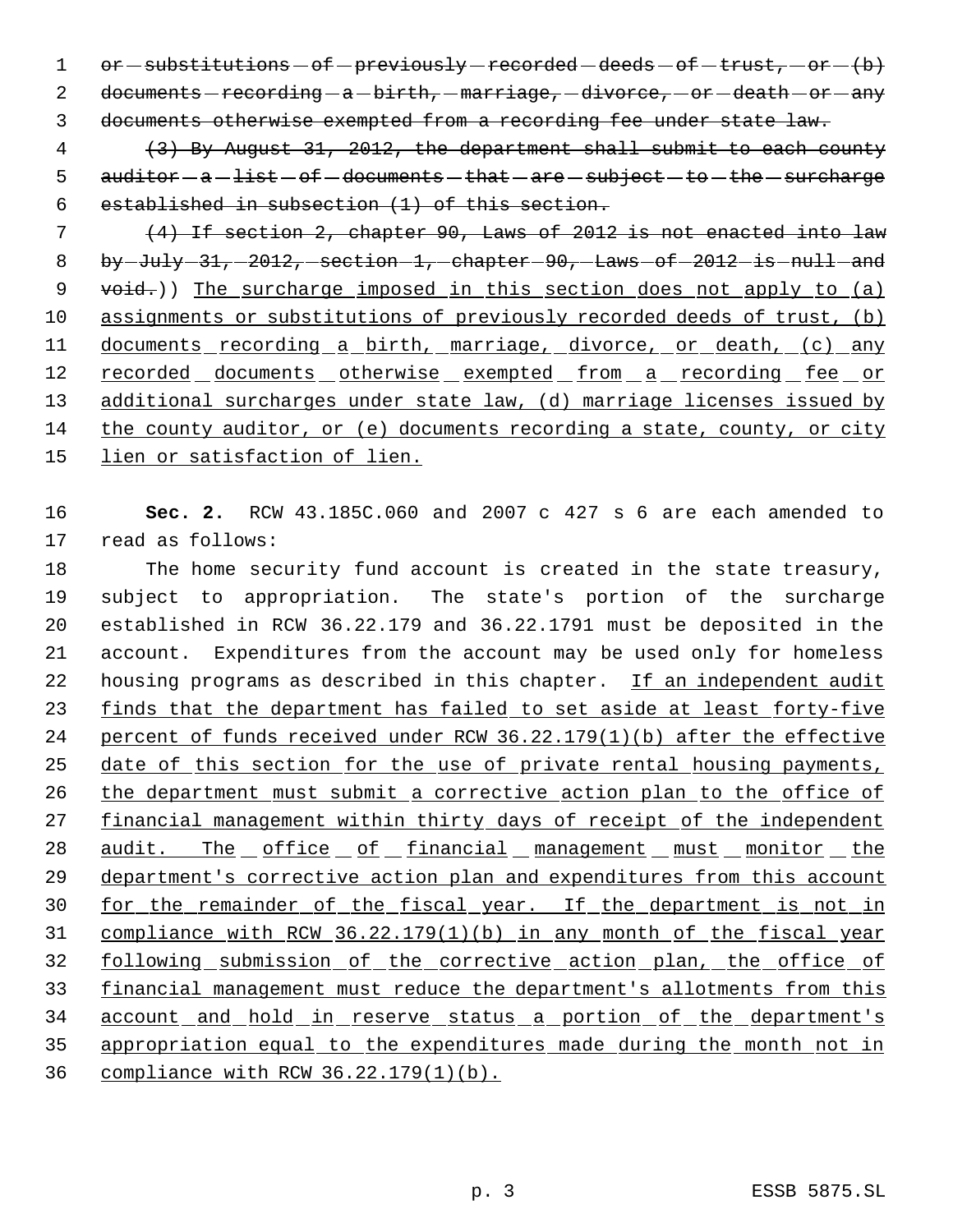**Sec. 3.** RCW 43.185C.240 and 2012 c 90 s 2 are each amended to read as follows:

 (1) As a means of efficiently and cost-effectively providing housing assistance to very-low income and homeless households:

 (a) Any local government that has the authority to issue housing vouchers, directly or through a contractor, using document recording surcharge funds collected pursuant to RCW 36.22.178, 36.22.179, or 36.22.1791 must:

 (i)(A) Maintain an interested landlord list, which at a minimum, includes information on rental properties in buildings with fewer than fifty units;

(B) Update the list at least once per quarter;

 (C) Distribute the list to agencies providing services to individuals and households receiving housing vouchers;

 (D) Ensure that a copy of the list or information for accessing the list online is provided with voucher paperwork; and

17 (E) ((Use reasonable best efforts to)) Communicate and interact with landlord and tenant associations located within its jurisdiction 19 to facilitate development, maintenance, and distribution of the list to 20 private rental housing landlords. The department must make reasonable 21 efforts to ensure that local providers conduct outreach to private rental housing landlords each calendar quarter regarding opportunities 23 to provide rental housing to the homeless and the availability of funds;

 (ii) Using cost-effective methods of communication, convene, on a semiannual or more frequent basis, landlords represented on the interested landlord list and agencies providing services to individuals and households receiving housing vouchers to identify successes, barriers, and process improvements. The local government is not required to reimburse any participants for expenses related to attendance;

 (iii) Produce data, limited to document recording fee uses and expenditures, on a calendar year basis in consultation with landlords represented on the interested landlord list and agencies providing services to individuals and households receiving housing vouchers, that include the following: Total amount expended from document recording fees; amount expended on, number of households that received, and number of housing vouchers issued in each of the private, public, and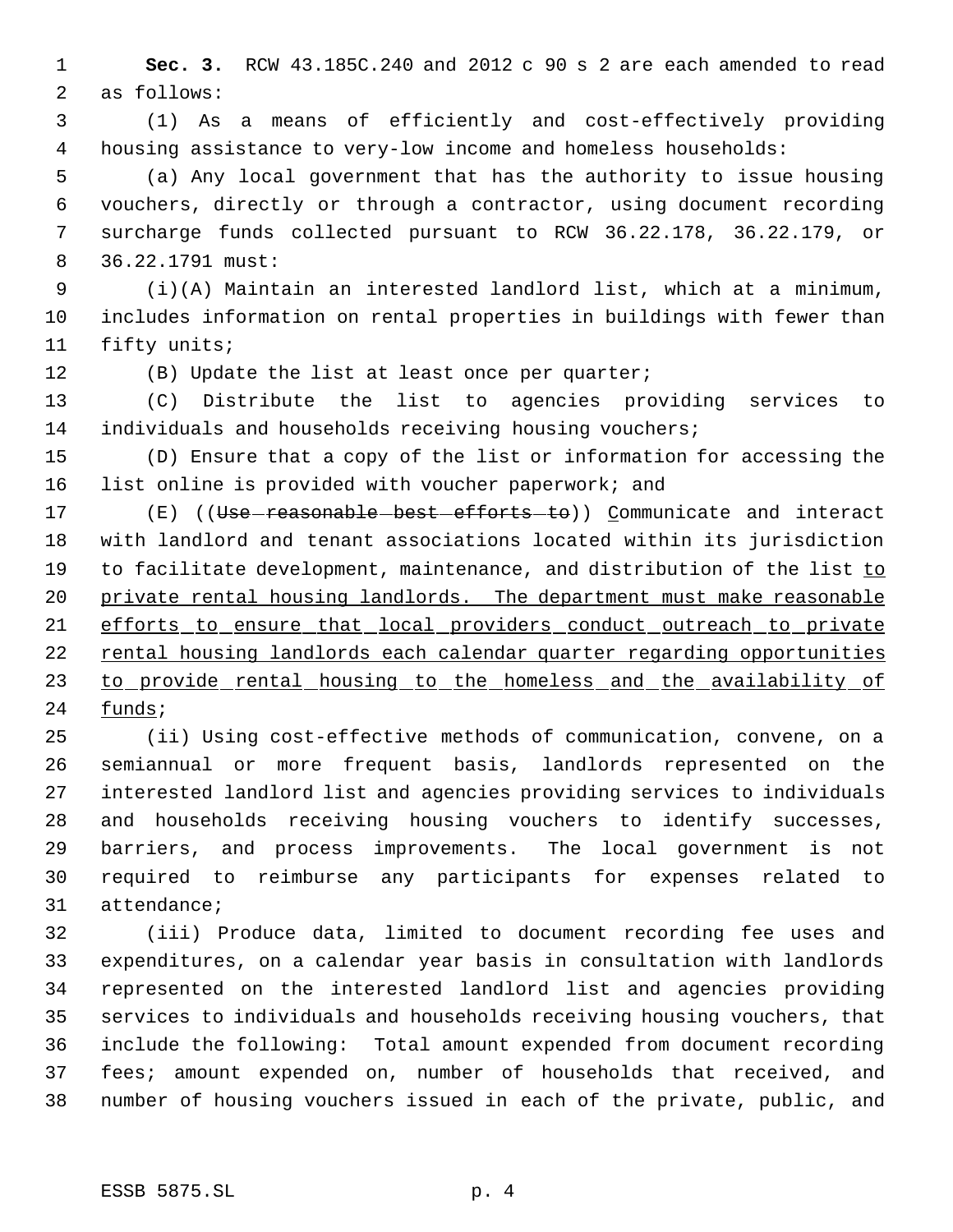nonprofit markets; amount expended on, number of households that received, and number of housing placement payments provided in each of the private, public, and nonprofit markets; amount expended on and number of eviction prevention services provided in the private market; and amount expended on and number of other tenant-based rent assistance services provided in the private market. If these data elements are not readily available, the reporting government may request the department to use the sampling methodology established pursuant to (c)(iii) of this subsection to obtain the data; and

 (iv) Annually submit the calendar year data to the department by October 1st, with preliminary data submitted by October 1, 2012, and full calendar year data submitted beginning October 1, 2013.

 (b) Any local government receiving more than three million five hundred thousand dollars during the previous calendar year from document recording surcharge funds collected pursuant to RCW 36.22.178, 36.22.179, and 36.22.1791, must apply to the Washington state quality award program, or similar Baldrige assessment organization, for an independent assessment of its quality management, accountability, and performance system. The first assessment may be a lite assessment. After submitting an application, a local government is required to reapply at least every two years.

(c) The department must:

 (i) Require contractors that provide housing vouchers to distribute the interested landlord list created by the appropriate local government to individuals and households receiving the housing vouchers;

27 (ii) ((Using cost-effective methods - of communication, annually 28 convene  $-\text{local}-$  governments  $-\text{issuing}-$  housing  $-\text{vouchers}-$  landlord 29  $association-representatives, - and - agencies-providing - services - to$ 30 individuals - and - households - receiving - housing - vouchers - to - identify successes, barriers, and process improvements. The department is not 32 required - to - reimburse - any - participants - for - expenses - related - to 33 attendance;  $(iii)$ )) Convene a stakeholder group by March 1, 2017, consisting of

35 landlords, homeless housing advocates, real estate industry 36 representatives, cities, counties, and the department to meet to discuss long-term funding strategies for homeless housing programs that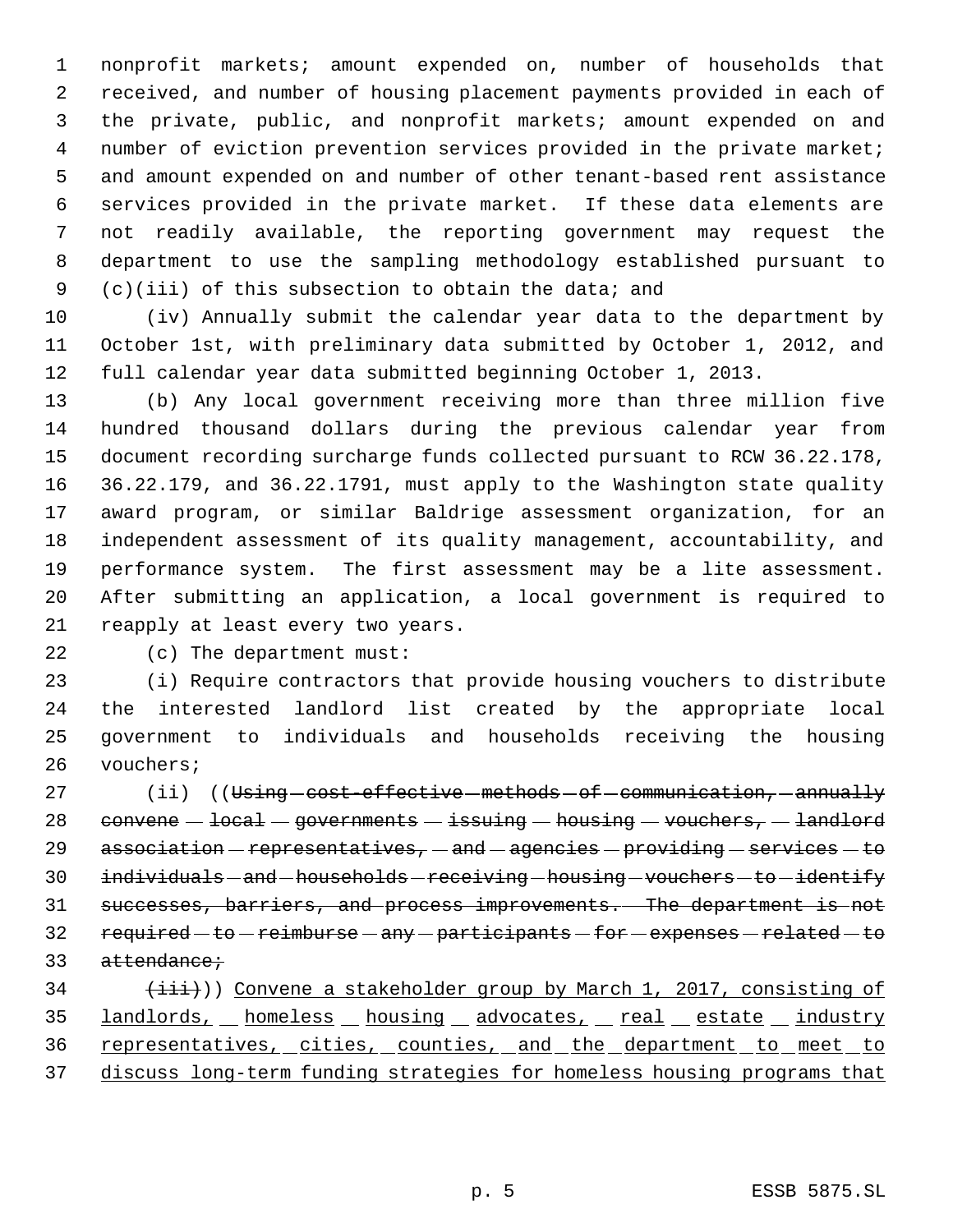1 do not include a surcharge on document recording fees. The stakeholder 2 group must provide a report of its findings to the legislature by December 1, 2017;

4 (iii) Develop a sampling methodology to obtain data required under this section when a local government or contractor does not have such information readily available. The process for developing the sampling methodology must include providing notification to and the opportunity for public comment by local governments issuing housing vouchers, landlord association representatives, and agencies providing services to individuals and households receiving housing vouchers;

 (iv) Develop a report, limited to document recording fee uses and 12 expenditures, on a calendar year basis ((in)) that may include consultation with local governments, landlord association representatives, and agencies providing services to individuals and households receiving housing vouchers, that includes the following: Total amount expended from document recording fees; amount expended on, number of households that received, and number of housing vouchers issued in each of the private, public, and nonprofit markets; amount expended on, number of households that received, and number of housing placement payments provided in each of the private, public, and nonprofit markets; amount expended on and number of eviction prevention 22 services provided in the private market; the total amount of funds set 23 aside for private rental housing payments as required in RCW 24 36.22.179(1)(b); and amount expended on and number of other tenant- based rent assistance services provided in the private market. The information in the report must include data submitted by local governments and data on all additional document recording fee activities for which the department contracted that were not otherwise 29 reported. The data, samples, and sampling methodology used to develop the report must be made available upon request and for the audits 31 required in this section;

 (v) Annually submit the calendar year report to the legislature by December 15th, with a preliminary report submitted by December 15, 2012, and full calendar year reports submitted beginning December 15, 2013; and

 (vi) Work with the Washington state quality award program, local governments, and any other organizations to ensure the appropriate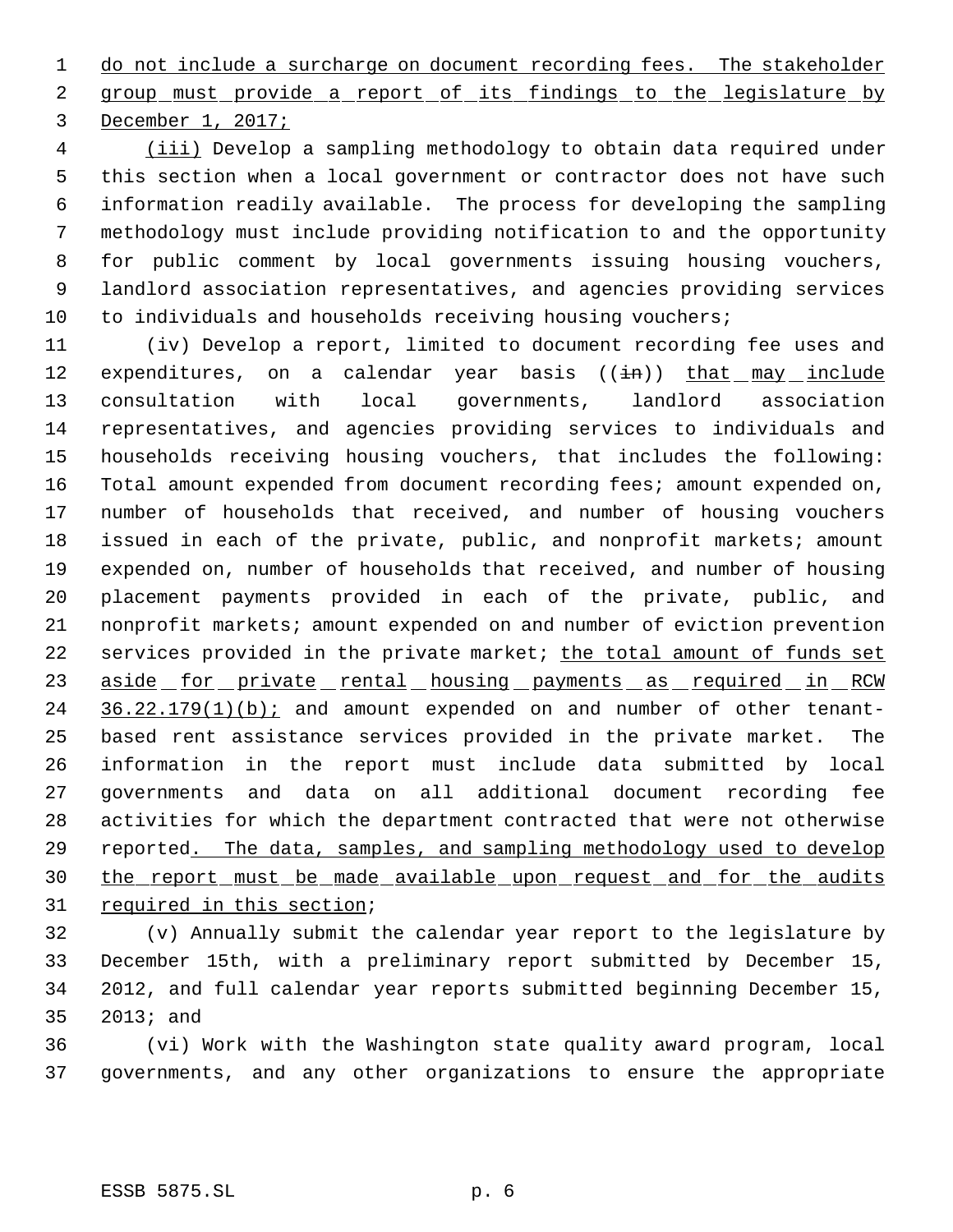scheduling of assessments for all local governments meeting the criteria described in subsection (1)(b) of this section.

 (d) The office of financial management must secure an independent audit of the department's data and expenditures of state funds received 5 under RCW 36.22.179(1)(b) on an annual basis. The independent audit must review a random sample of local governments, contractors, and housing providers that is geographically and demographically diverse. The independent auditor must meet with the department and a landlord 9 representative to review the preliminary audit and provide the department and the landlord representative with the opportunity to include written comments regarding the findings that must be included 12 with the audit. The first audit of the department's data and 13 expenditures will be for calendar year 2014 and is due July 1, 2015. Each audit thereafter will be due July 1st following the department's 15 submission of the report to the legislature. If the independent audit 16 finds that the department has failed to set aside at least forty-five 17 percent of the funds received under RCW 36.22.179(1)(b) after the effective date of this section for private rental housing payments, the 19 independent auditor must notify the department and the office of 20 financial management of its finding. In addition, the independent auditor must make recommendations to the office of financial management and the legislature on alternative means of distributing the funds to meet the requirements of RCW 36.22.179(1)(b).

24 (e) The office of financial management must contract with an independent auditor to conduct a performance audit of the programs funded by document recording surcharge funds collected pursuant to RCW 36.22.178, 36.22.179, and 36.22.1791. The audit must provide findings 28 to determine if the funds are being used effectively, efficiently, and 29 for their intended purpose. The audit must review the department's performance in meeting all statutory requirements related to document 31 recording surcharge funds including, but not limited to, the data the department collects, the timeliness and quality of required reports, and whether the data and required reports provide adequate information and accountability for the use of the document recording surcharge 35 funds. The audit must include recommendations for policy and operational improvements to the use of document recording surcharges by counties and the department. The performance audit must be submitted to the legislature by December 1, 2016.